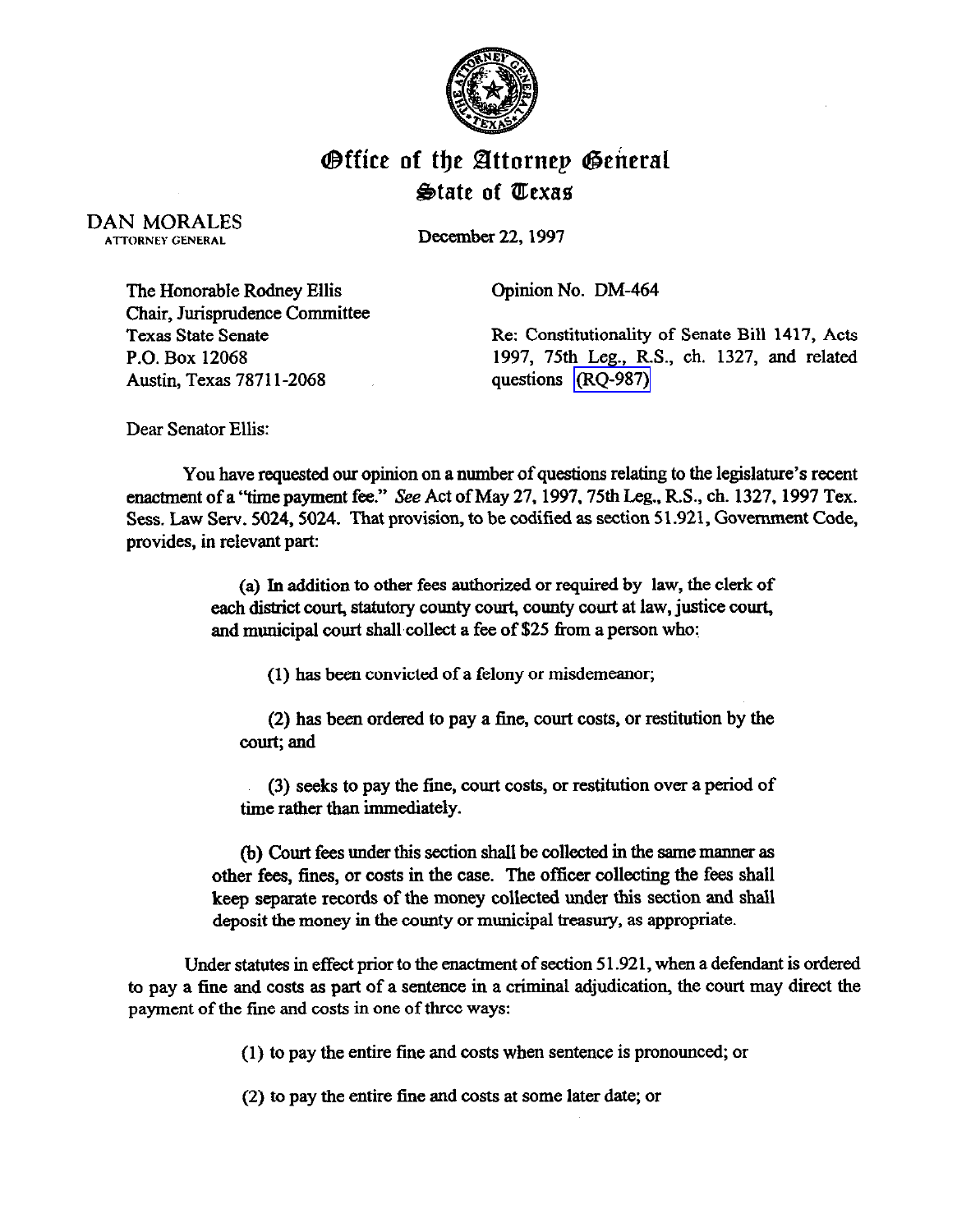## *(3)* to pay a specified portion of the fine and costs at designated intervals.

Code Crim. Proc. art.  $42.15<sup>1</sup>$  In addition, the court may order a defendant to make full or partial restitution to his victim, and may require that the defendant do so "immediately" or 'within a specified period or in specified installments." *Id.* art. 42.037(g). Newly-enacted section 51.921 addresses the situation in which a defendant seeks to pay a fine, court costs, or restitution "over a period of time." Section 51.921 thus imposes a charge for a service provided to a convicted defendant—paying "over a period of time"—that was free prior to the effective date of the statute, September 1, 1997. You first ask whether, in light of Attorney General Opinion [DM-123](http://intranet1.oag.state.tx.us/opinions/dm/dm123.pdf) (1992), the time payment fee established by section 51.921 is violative of the due process or equal protection clauses of the Texas Constitution.

That opinion concluded that section 51.702(h), Government Code, which authorized a commissioners court to adopt a resolution requiring the payment of an additional \$10.00 in court costs for each criminal conviction in a statutory county court, was unconstitutional on both due process and equal protection grounds, because some counties might not adopt the additional fee, and more importantly, because many counties have no statutory county court. Thus, the statute "allow[ed] different costs to be assessed in different counties for the same penal offense." Attorney General Opinion [DM-123](http://intranet1.oag.state.tx.us/opinions/dm/dm123.pdf) (1992) at 3 (quoting from Attorney General Opinion [JM-880](http://intranet1.oag.state.tx.us/opinions/jm/jm0880.pdf) (1988)). For the reasons explained below, we construe the fee created by section 5 1.921 to apply uniformly throughout the state at the criminal trial level. Consequently, it is not violative of either due process or equal protection for the reasons cited in Attorney General Opinion DM-123.<sup>2</sup>

Section 51.921 states that it applies to each "statutory county court" and to each "county court at law." Since a statutory county court is identical to a county court at law, you suggest that the phrase "statutory county court" should be read as "constitutional county court." We agree.

If section 51.921 is not applicable to constitutional county courts, it is subject to the objection raised in Attorney General Opinion [DM-123,](http://intranet1.oag.state.tx.us/opinions/dm/dm123.pdf) supra, in that it assesses a charge upon a category of defendants—those who "seek to pay" their fine, court costs, or restitution "over a period of time"--in certain counties but not in others. Although it is not the proper function of the judiciary, or this office, to correct legislative errors, mistakes, or omissions, Seay v. *Hall*, 677 S.W.2d 19 (Tex. 1984), it is the case that courts have sometimes substituted one word or phrase for another, in order to carry out the intent of the legislature. *Davis v. State*, 88 Tex. Crim. 183, 225 S.W. 532 (1920); Mauzy v. Legislative *RedistictingBd.,* 471 S.W.2d 570 (Tex. 1971). Nothing in the legislative history of Senate Bill 1417 indicates an intent to exclude constitutional county courts from the ambit of section 51.921, and the inclusion of the identical terms "statutory county court" and "county court at law" demonstrates, in

*<sup>&#</sup>x27;Article 45.48* **uses identical language for justice and municipal courts.** 

<sup>&</sup>lt;sup>2</sup>You do not ask, and we do not address, whether the fee otherwise comports with state or federal due process **and equal protection guarantees.**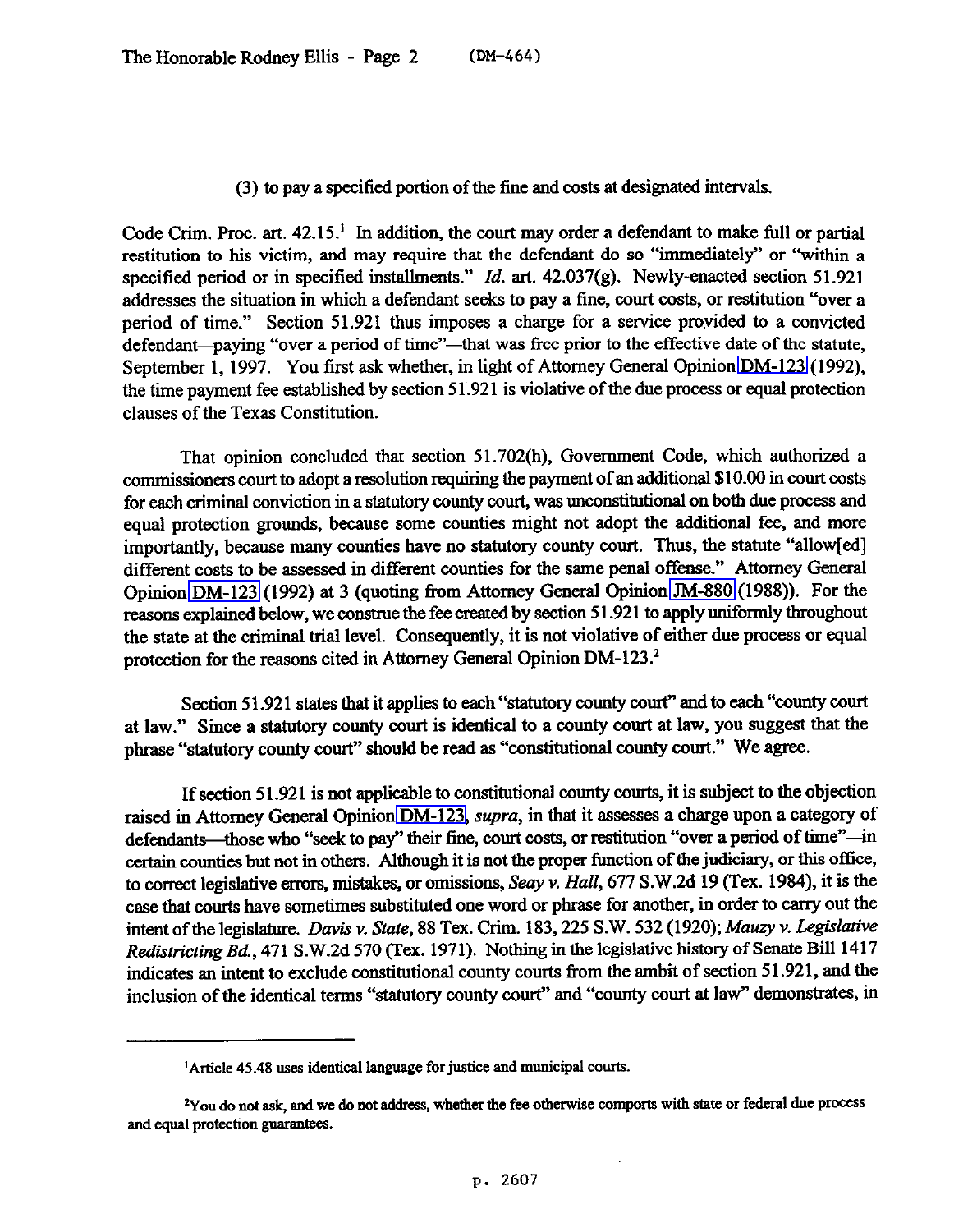our view, that the legislahue inadvertently used the phrase "statutory county court" when it meant to say "constitutional county court." Furthermore, the legislature was presumably aware of the existence of Attorney General Opinion [DM-123](http://intranet1.oag.state.tx.us/opinions/dm/dm123.pdf) and the authority on which it relied when it enacted Senate Bill 1417. Since we are required to construe an ambiguous statute in such a way as to render it constitutional, if at all possible, *State v. Shoppers World*, 380 S.W.2d 107 (Tex. 1964), we conclude that section 51.921 includes constitutional county courts among that group of courts to which the time payment fee is applicable. To hold otherwise would lead to absurdity-a result surely not intended by the legislature.

Your next question is whether the time payment fee is applicable only to those offenses committed after the effective date of Senate Bill 1417, *i.e.*, September 1, 1997. You suggest that, if the statute were applied to a person charged with an offense that occurred before September 1,1997, but whose conviction occurs after September 1, 1997, it might constitute a "retroactive law," in contravention of article I, section 16 of the Texas Constitution.' A law is impermissibly retroactive if it "substantially alters the consequences attached to a crime already completed, and therefore changes 'the quantum of punishment." *Weaver v. Graham*, 450 U.S. 24 (1981), citing *Dobbert v. Floriak, 432* U.S. *282,293-94* (1977). *In Turbeville* v. *Gowdy,* 272 S.W. 559 (Tex. Civ. App.--Fort Worth 1925, no writ), the court declared: "A statute is retroactive which takes away or impairs vested rights acquired under existing laws, or creates a new obligation, imposes a new duty, or adopts a new disability *in* respect to *trmsactions* or wnsiderations already passed." *Turbeville, 272* S.W. at 561.

As we noted in our answer to your first question, article 42.15 of the Code of Criminal Procedure has long given the court the option of permitting a defendant to pay his fine "at designated intervals." Section 51.921 of the Government Code provides that, in such circumstances, the defendant must pay an additional fee of \$25.00. As we noted previously, what was once free now costs \$25.00. Although the time payment fee is not a "punislnnent," it does create a "new obligation" and imposes a "new duty" on persons who wish to pay their fines, court costs, or restitution "over a period of time." As a result, it cannot, in our view, be imposed for offenses committed before the effective date of the statute.

You then question whether the time payment fee applies to an individual who has been granted deferred adjudication. Section 51.921 is applicable to any person who, *inter aliu, "has* been convicted of a felony or misdemeanor." Deferred adjudication under section 5 of article 42.12, Code of Criminal Procedure, means that the court, after receiving a plea of guilty or nolo contendere, has found that it is in the "best interest of society and the defendant" to "defer further proceedings without entering an adjudication of guilt, and place the defendant on community supervision." Code Crim. Proc. art. 42.12,  $\S$  5(a). When a defendant is discharged after successfully completing community supervision under deferred adjudication, such "dismissal and discharge . . . may not be

<sup>&</sup>lt;sup>3</sup>Article I, section 16, provides: "No bill of attainder, ex post facto law, retroactive law, or any law impairing **the obligation of contracts, shall be made."**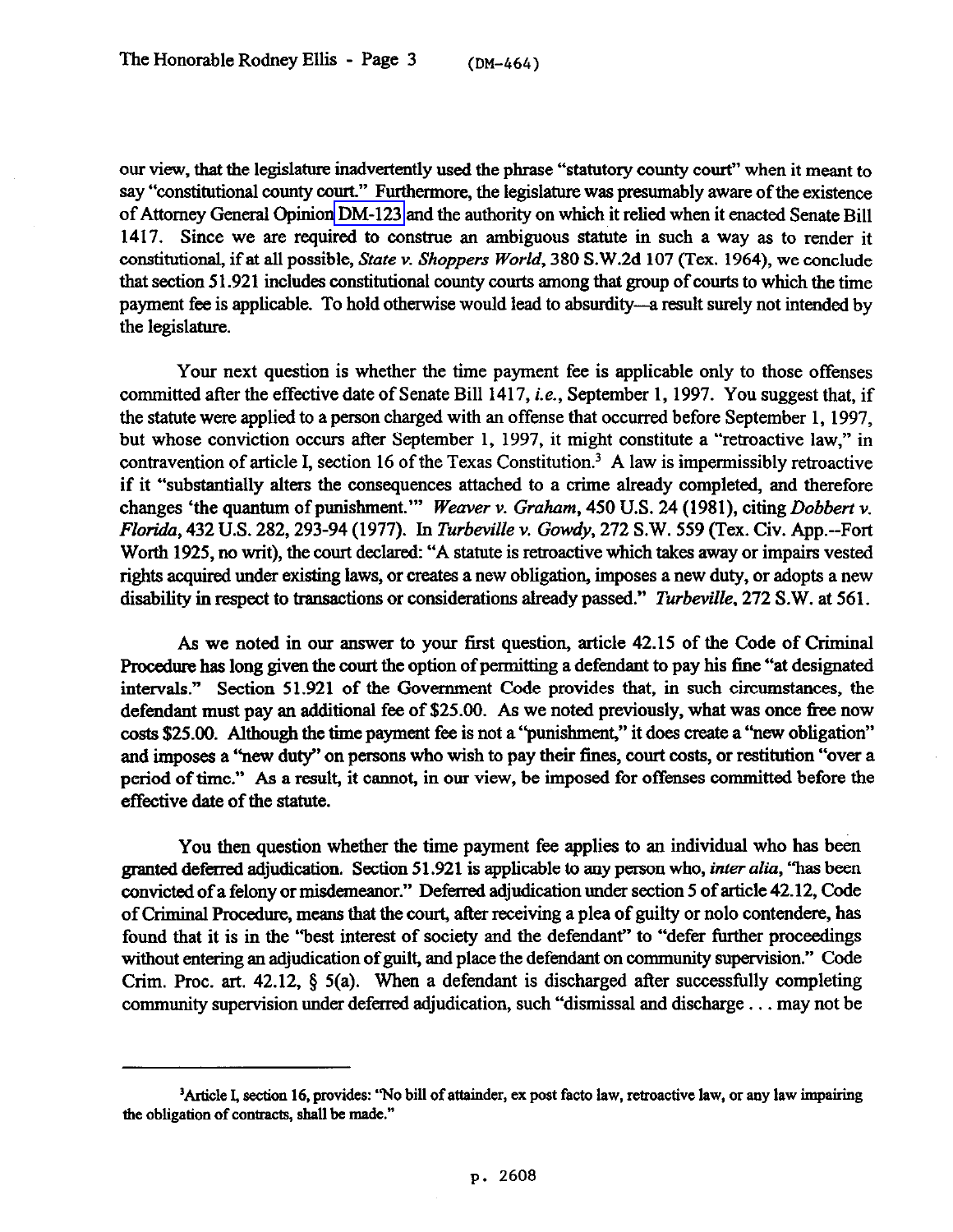deemed a conviction for the purposes of disqualifications or disabilities imposed by law for conviction of an offense," except for certain circumstances not relevant here. *Id. \$5(c).* 

*In Rodriguez v. State, 680* S.W.2d 585 (Tex. App.--Corpus Clnisti 1984, no writ), the court stated that "[a] defendant whose adjudication of guilt is deferred does not have a final conviction and may not appeal unless he proceeds to a final adjudication." *Rodriguez, 680* S.W.2d at 587. Likewise, *in Ttiplettv. State, 686* S.W.2d 342,345 (Tex. App.--Houston [lst Disk] 1985, writ ref d), the court said that "[dlefened adjudication means that a defendant has been indicted of a offense, rather than convicted." Probation under deferred adjudication is different from probation that is granted after a sentence by suspending the sentence assessed. *Reed v. State, 702* S.W.2d 738,740 (Tex. App.--San Antonio 1985, no writ). See *generally McNew v. State, 608* S.W.2d 166 (Tex. Crim. App. [Panel Op.] 1978); Attorney General Opinion [DM-349](http://intranet1.oag.state.tx.us/opinions/dm/dm349.pdf) (1995). We conclude that the time payment fee does not apply to an individual who has been granted deferred adjudication.

You also inquire about the meaning of the term "immediately," as used in section 51.921. The time payment fee is applicable to a defendant who "seeks to pay the fine, court costs, or restitution over a period of time rather than immediately." You suggest that "immediately" means the time the sentence is pronounced by the court.4

Terms in the Government Code must be construed in context and according to their common usage. Gov't Code  $\S 311.011(a)$ . "Immediately" has been held to mean "without interval of time," *C. & R Transport, Zn.c. v. Campbell, 406* S.W.2d 191, 195 (Tex. 1966), and "forthwith," *Emmons v. Zngebretson, 279* F. Supp. 558, 568 (M.D. Iowa 1968). It does not mean "instantaneous," *Pickering v. American Employers* Ins. Co., 282 A.2d 584, 592 (RI. 1971), but only "within a reasonable time considering all the circumstances," *National Surety Corp. v. Wells*, 287 F.2d 102, 106 (5th Cii. 1961). A satisfactory definition for purposes of the statute under consideration might be "without unnecessary or unreasonable delay." *People v. Carter, 365* N.Y.S.2d. 964,968 (N.Y. Co. Ct. 1975). In our opinion, read in the context of section 51.921, in juxtaposition to "over a period of time," "immediately" should be taken to mean "in a lump sum and within a reasonable time as directed by the court."

You next question whether, in the event the court consolidates several charges against one defendant, *section 5* 1.921 "pennit[s] the imposition of a fee for each charge consolidated or for each case." The time payment fee is applicable to every individual fine, group of court costs, or restitution *ordered* by the court. It thus applies to every *court order* to pay "a fine, court costs, or restitution" If the wurt consolidates *several charges,* and *imposes* a single charge *in* a single *order,* 

<sup>&</sup>lt;sup>4</sup>You have not raised an additional problem posed by the enactment of Government Code, section 51.921: That statute distinguishes only between "immediately" and "over a period of time," whereas article 42.15, Code of Criminal Procedure, distinguishes between "when sentence is pronounced," "at some later date," and "at designated intervals." **For purposes of oar analysis here, we are equating "over a period of time" uoder section 51.921 only with "at designated**  intervals" under article 42.15. We do not resolve whether the section 51.921 fee also applies to a defendant who pays **a fine in one hmp sum "'at some later date."**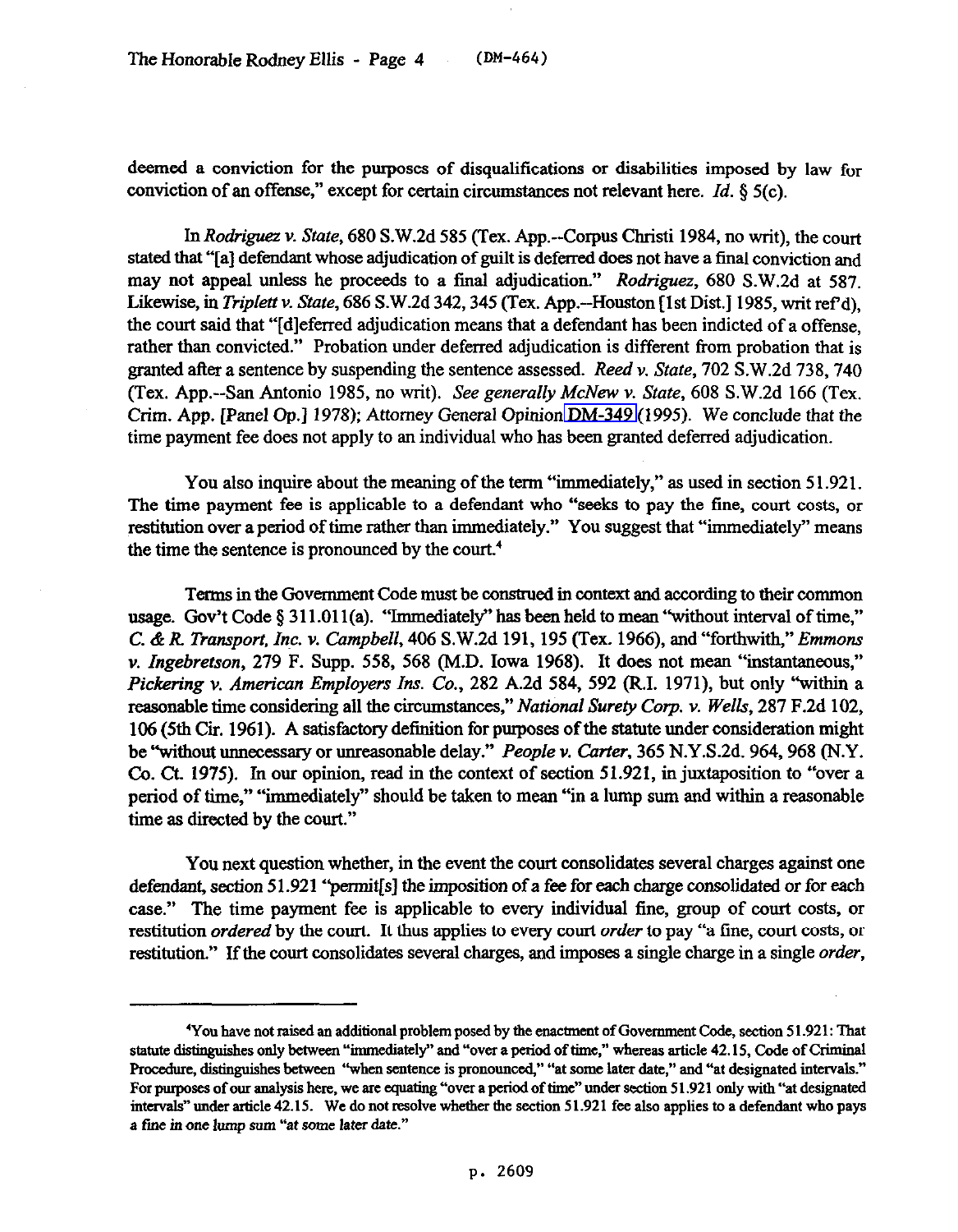it seems clear that only one time payment fee may be assessed. If, on the other hand, the court issues more than one *order* imposing a fine, court costs, or restitution, a time payment fee may be charged for each order.

Finally, you ask whether the time payment fee is a "cost of court" for purposes of collection. You explain that you are concerned about the priority of payment for the various amounts assessed to a defendant by the court. Section 5 1.921 imposes the time payment fee on one who "has been ordered to pay a fine, court costs, or restitution by the court," and who seeks to make such payments "over a period of time." The language of the statute would seem to provide contradictory answers to your question. On the one hand, in section  $51.921(a)(2)$  the \$25.00 fee is imposed as something *other than "* a fine, court costs, or restitution." See Act of May 27, 1997,75th Leg., R.S., ch. 1327, 1997 Tex. Sess. Law Serv. 5024, 5024. On the other hand, subsection (b) states that "court fees under this section shall be collected in the same manner *as other fees, fines, or costs in the case.*" *Id.* 

The time payment fee joins myriad other fees that the legislature has in recent years imposed upon convicted persons. See, e.g., Code Grim. Proc. arts. 102.005 (fees to clerks), .OOS (fees for services of prosecutors), .Oll (fees for services of peace officers), .013 (other court costs); .015 (misdemeanor costs), .017 (felony costs), .051 (costs for the benefit of the criminal justice planning fund), .081 (traffic conviction costs). The only difference between these costs and the time payment fee is that the defendant may avoid the latter by paying his fine, court costs, or restitution in a lump sum. Like these other fees, proceeds from the time payment fee are shared among various organs of government.<sup>5</sup> We do not believe that the time payment fee is sufficiently distinguishable from these other fees to permit us to conclude that it is not a "cost of court." It is thus our opinion that the time payment fee constitutes a "cost of court" for purposes of collection.

Act of May 27. 1997. 75th Leg., R.S., ch. 1327, 1997 Tex. Sess. Law Serv. 5024, 5024.

## **p. 2610**

<sup>&</sup>lt;sup>5</sup>The latter portion of section 51.921 provides:

**<sup>(</sup>c) The custodian of the county or municipal treasury, as appropriate, shall keep a**  record of the amount of money on deposit collected under this section and shall send 50 percent of the fees collected under this section to the comptroller at least as frequently as monthly. The comptroller shall deposit the fees received to the credit of the general revenue **fund.** 

<sup>(</sup>d) The custodian of the county or municipal treasury, as appropriate, shall deposit 10 **percent of the fees collected under this section in the general fund of the county or municipality for the purpose of improving the efficiency of the administration of justice in the county or municipality. The county or municipality shall prioritize the needs of the**  judicial officer who collected the fees when making expenditures under this subsection.

**<sup>(</sup>e)** The custodian of the county or municipal treasury, as appropriate, shall deposit 40 **percent of the fees collected under this section in the general revenue account of the county 01 municipality.**